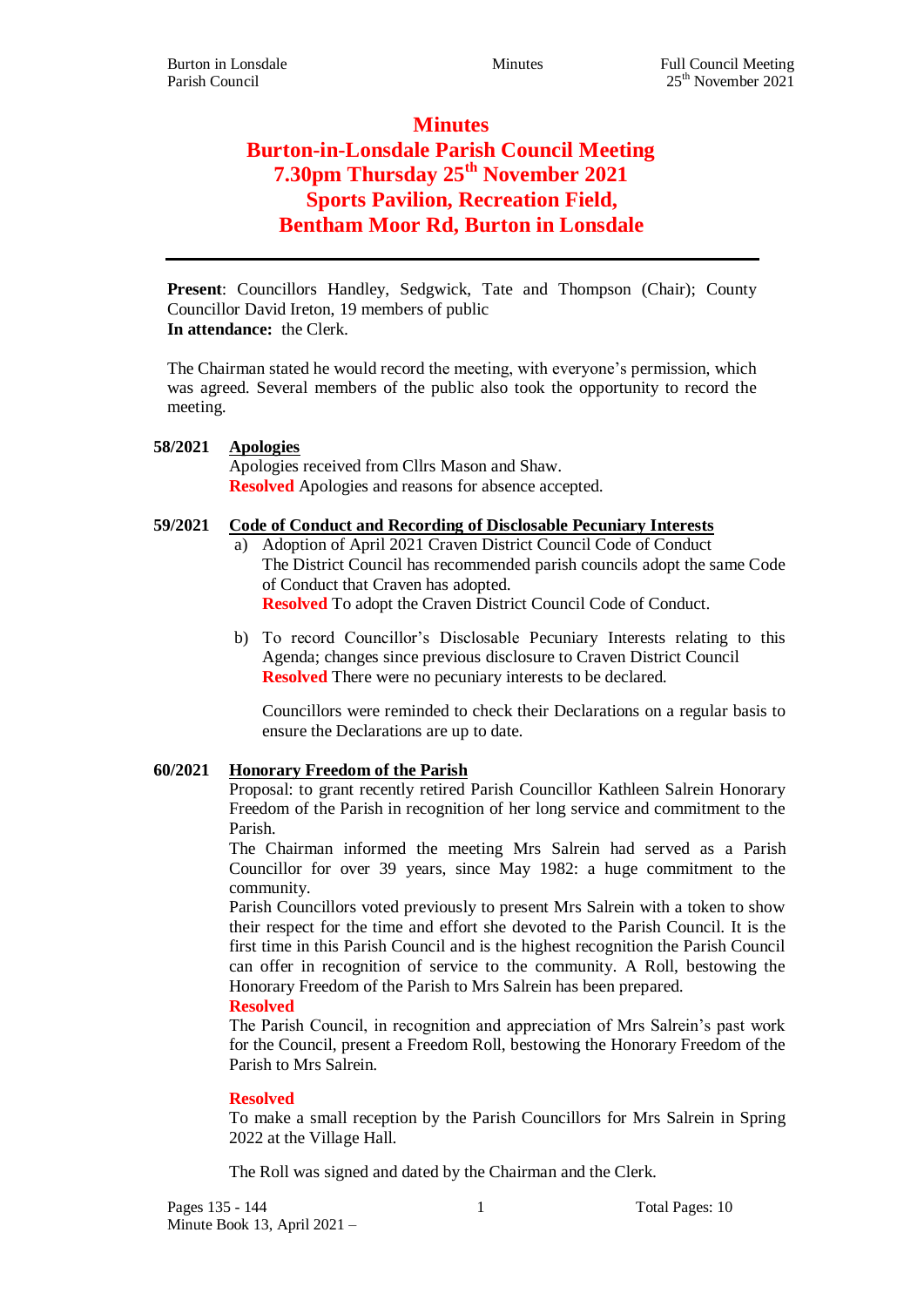The Roll was presented to Mrs Salrein's daughter, Sarah, in Mrs Salrein's absence, to a large round of applause from the public. Sarah Salrein thanked the Council and the public.

**61/2021 Minutes** of Full Council and Recreation Field Committee Meetings of 12 August, 23 September and 6 October 2021

## **Minutes of 12 August 2021**

These Minutes were not approved at the 23 September 2021 meeting as too few councillors who attended 12 August meeting were present at the 23 September meeting. It is the same at this meeting. Draft Minutes were circulated in good time to Councillors prior to both meetings, allowing opportunities for questions and answers.

Cllr Tate told the Chairman he would abstain from approving the 12 August meeting Minutes, as he chose to leave that meeting before Minute 35/2021 and therefore could not vouch for the accuracy of the Minutes.

Cllr Sedgwick also abstained from voting.

The Chairman indicated some community members felt the Parish Council is being secretive as draft Minutes had not been published online. The public was assured it is not the Parish Council's intention to be secretive; the Minutes will be made available. Previously the Parish Council had been taken to task for publishing draft Minutes, therefore resolving publishing approved Minutes only (Minute 38/2020, 24 September 2020). The Minutes of 12 August will be published after this meeting either in an approved form by councillors present or in unapproved form as draft.

**Resolved** Minutes of 12 August be published on line in unapproved form.

A detailed 20 minute discussion followed regarding governance, particularly in relation to the meeting of  $12<sup>th</sup>$  August and the legal case between Harris Garth owners and the Parish Council:

- Minutes of and reasons for decisions
- Who is responsible for approving Minutes
- Publication of unapproved Minutes on line
- Decisions taken outside a meeting
- Code of Conduct and Standing Orders

The following responses were given by the Chairman:

- Councillors are responsible for approving Minutes, not the public.
- Minutes are published to inform everyone what was agreed; they are intended to be a formal record of decisions, not a verbatim record of the discussion. Thus there will be an agenda item and a decision which is all that is required to be published. Minutes may include more detail.

#### **Resolved**

A review of the Code of Conduct and Standing Orders be made at the earliest opportunity.

Cllr. Handley proposed and it was

#### **Resolved**

Minutes production and publication cycle: the Clerk produces the draft Minutes, circulated to all Councillors, by the end of week one after a meeting. The Minutes then to be published in draft form with amendments (if any), by the end of week two in good time for approval at the next council meeting. This is the way matters were dealt with previously.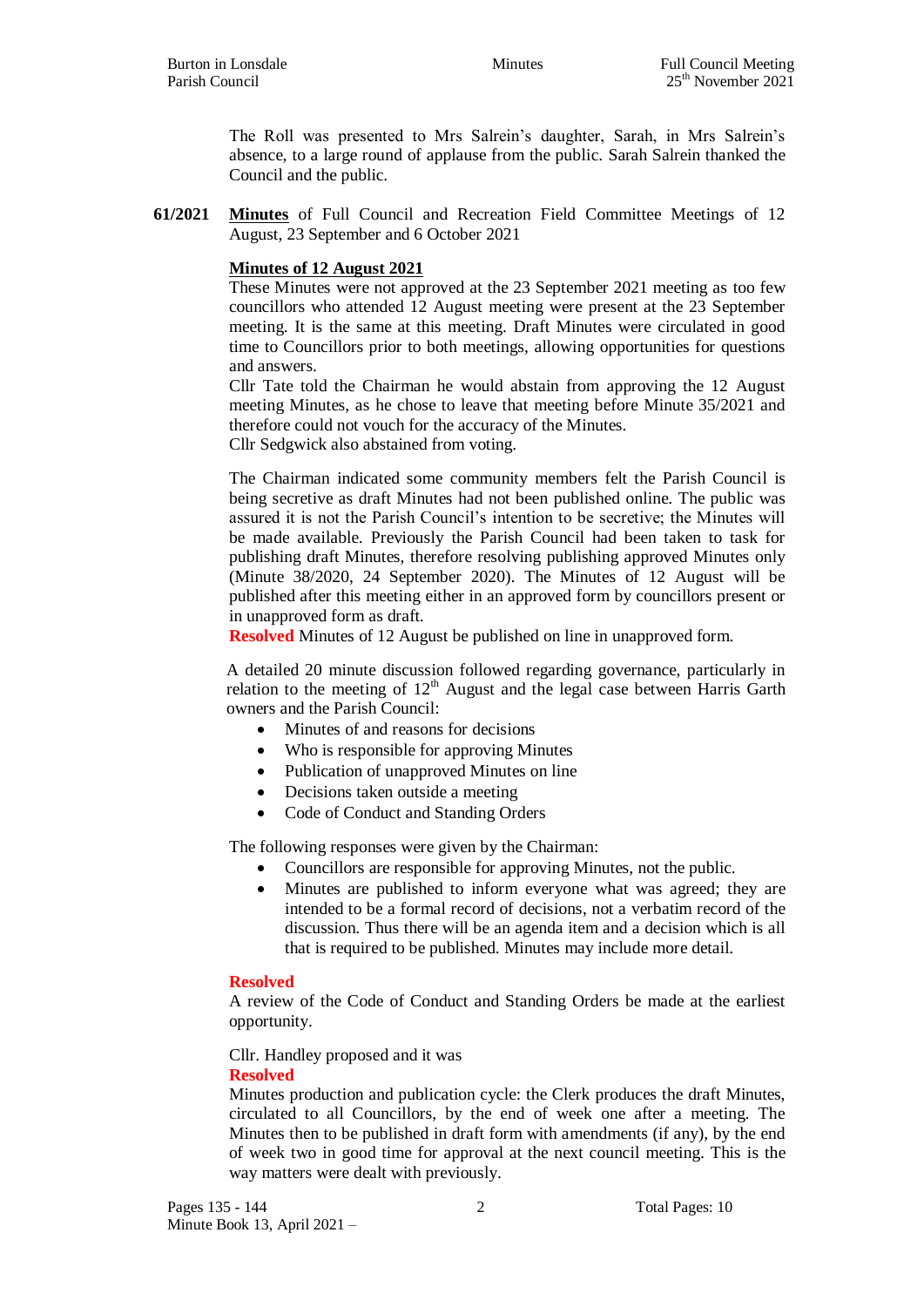#### **Minutes of 23rd September 2021** Full Council

The draft Minutes were circulated to the Councillors prior to this meeting. **Resolved**

The Minutes of the above meeting were accepted as an accurate record, to be signed after the meeting.

# **Minutes of held 6th October 2021** Recreation Field Committee

The draft Minutes were circulated to the Councillors prior to this meeting. **Resolved**

The Minutes of the above meeting were accepted as an accurate record, to be signed after the meeting.

## **62/2021 Public Questions** or Statements: see attached conditions

Chairman invited questions about items not on the agenda.

A 30 minute question and answer discussion regarding parish council governance, the motives for the council's objection to Mr Gillibrand's application to extinguish the 1872 restrictive covenant on his property and whether or not the council had taken legal advice appropriately.

#### The Chairman answered as follows;

a) Governance: the council acted properly, with the powers it has. The draft Minutes were not published, as per its resolution 38/2020 (24 September 2020).

**Resolved** to rescind the above resolution and publish draft Minutes following the timetable: Clerk to write Minutes and circulate to Councillors for review by end of first week after the meeting. Reviewed draft Minutes to be published on line two weeks after the meeting.

b) Legal matter re Harris Garth: legal advice was taken, on a *pro bono* basis. **Resolved**

No further action regarding the Harris Garth garden will be taken by the Parish Council.

The Chairman invited other public questions or statements.

#### **Platinum Jubilee 2022**

Mr Lavelle has noted the Parish Council has agreed to put a beacon on Castle Hill to commemorate the 2022 Jubilee  $(70<sup>th</sup>$  anniversary of Queen Elizabeth ascending to the throne). Is it the intention of anyone on the Parish Council to organise entertainment for the village? Will the Parish Council organise a village street party?

Cllr Tate suggested Council members could be co-opted on to a committee to organise the event.

#### **Resolved**

The matter be discussed at the next Parish Council meeting on 27 January 2022 or before, if it is considered necessary to meet sooner regarding this matter.

#### **Electricity Supply in the Village**

Mr Owen cited the recent serious power outage in Manor Close and a section of the High Street, on  $20-22<sup>nd</sup>$  November and again on  $24<sup>th</sup>$  November in the High Street. 20-22 November saw some properties were without power for more than three days. There were also problems when power was restored, when appliances, etc. exploded. This is frustrating, as the council was re-assured in 2014 that additional resilience was being built into the local network. The work was done; the power supply appeared more reliable. Mr Owen requested a representation be made to Electricity Northwest to remind the company it is being monitored regarding on-going resilience, not only to safeguard the current supply matters, but also to protect supply for future use when everyone will be reliant on the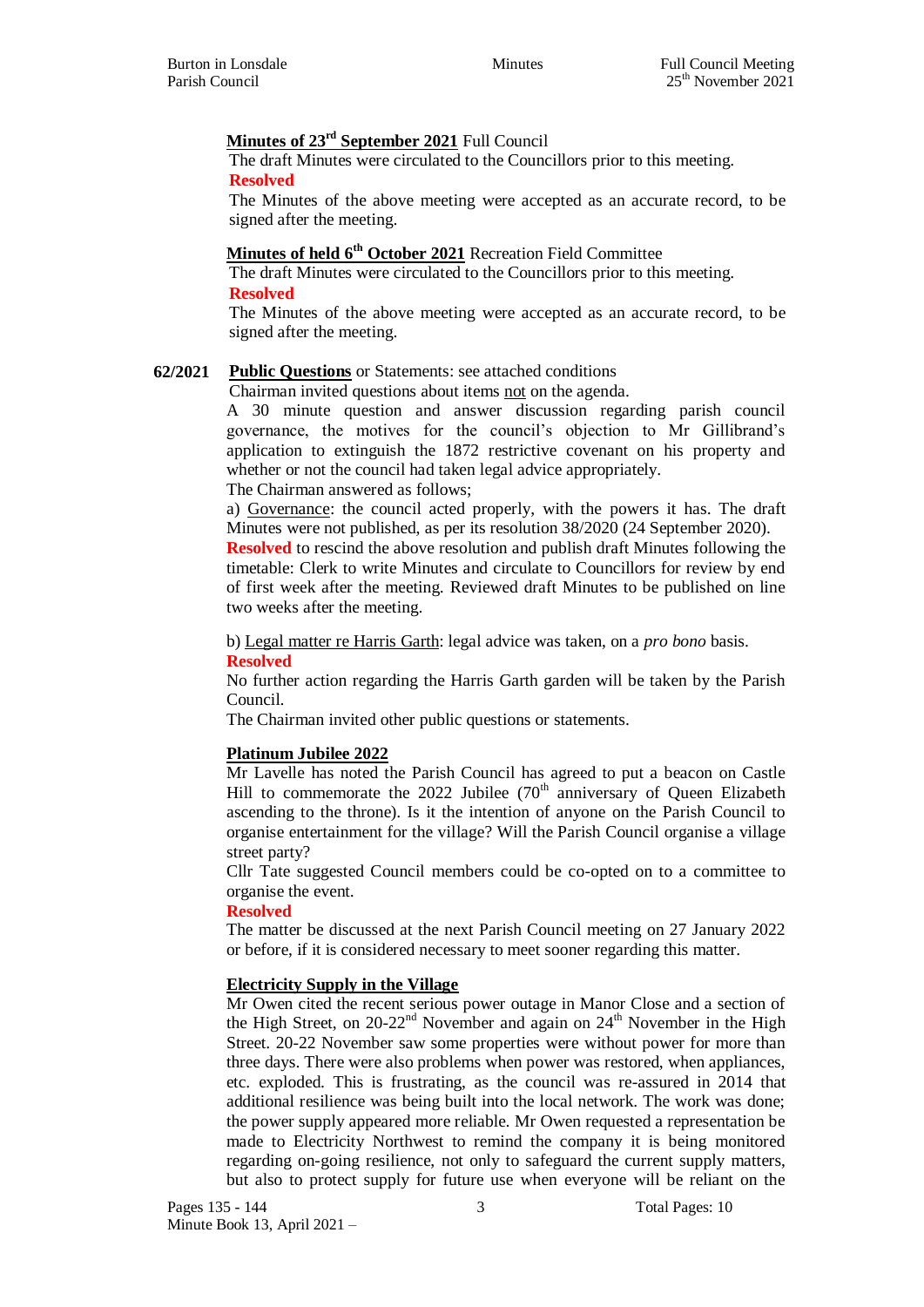electric supply for all uses, as encouraged by the drive toward carbon zero for all uses including domestic use, superfast broadband and telephone, vehicles, etc.

Peter Thompson, a former employee of Electricity Northwest offered to liaise between the Village and ENW.

The Chairman, on behalf of the village, gratefully accepted the offer, and will discuss further outside the meeting.

# **63/2021 County and District Council**

#### Bus Service No. 80

County Cllr. Ireton: the commercial bus service 80 Ingleton-Lancaster will be withdrawn by Stagecoach on  $31<sup>st</sup>$  March 2022 (put back from  $1<sup>st</sup>$  January 2022); lack of use has led to this decision. There are no Lancs or North Yorks CC subsidies. However the two county councils are working together to continue the service until March 2022 and will explore how the service can be retained e.g. through feeder or smaller buses, etc. The service must be used, to retain it. The following points came from the floor:

- even though a large bus starts empty at Ingleton, by the time it gets to Lancaster full.
- Provision of a community bus
- some years ago, there was a North Yorkshire community bus.

a) Council re-organisation: online briefing sessions  $1^{st} \& 3^{rd}$  December Cllr. Ireton reported: the Statutory Order for the formation of the new Unitary authority will be published by Westminster about February 2022. There will be 89 divisions (up from current 74) and 90 councillors (the 2-member ward is Selby). The new name for the authority is likely to be North Yorkshire Unitary Authority (NYUA). North Yorkshire will be a continuing authority with 14,000 employees, with straight forward transfer of employees to the new authority. The Chairman thanked Cllr. Ireton for his report.

#### b) "20s Plenty" Action Network campaign: proposed motion

*"This parish council supports the implementation of 20mph as the default speed limit for our parish and in all the urban and village streets in North Yorkshire where people live, work, shop, play and learn. This parish council will write to the Leader and Cabinet Member for the Highway Authority (currently North Yorkshire County Council) to implement a County wide policy on this issue to support 20mph as the default limit with higher limits only where the needs of vulnerable road users are fully taken into account*"

The Chairman explained parish councils have been approached by a campaign group to support the above motion and read out the motion to the meeting. Councillor comments:

enforcement, from Burton's experience, may be a problem.

Comments from the floor:

- Would the parish council write to the companies whose (large) vehicles travel through the village over the speed limit, particularly after 10pm?
- How is the 'village' defined as it varies across the county (e.g. Ingleton vs Burton).

The Chairman asked the meeting if supports writing to the County Council regarding speed limit, including the above statement.

**Resolved** The council to write to the County Council as above.

The Chairman concluded the item, saying the village's 20mph speed limit probably does have a beneficial effect, based on the vehicle activated sign (VAS) data. However there are exceptions, particularly at quieter times of the day.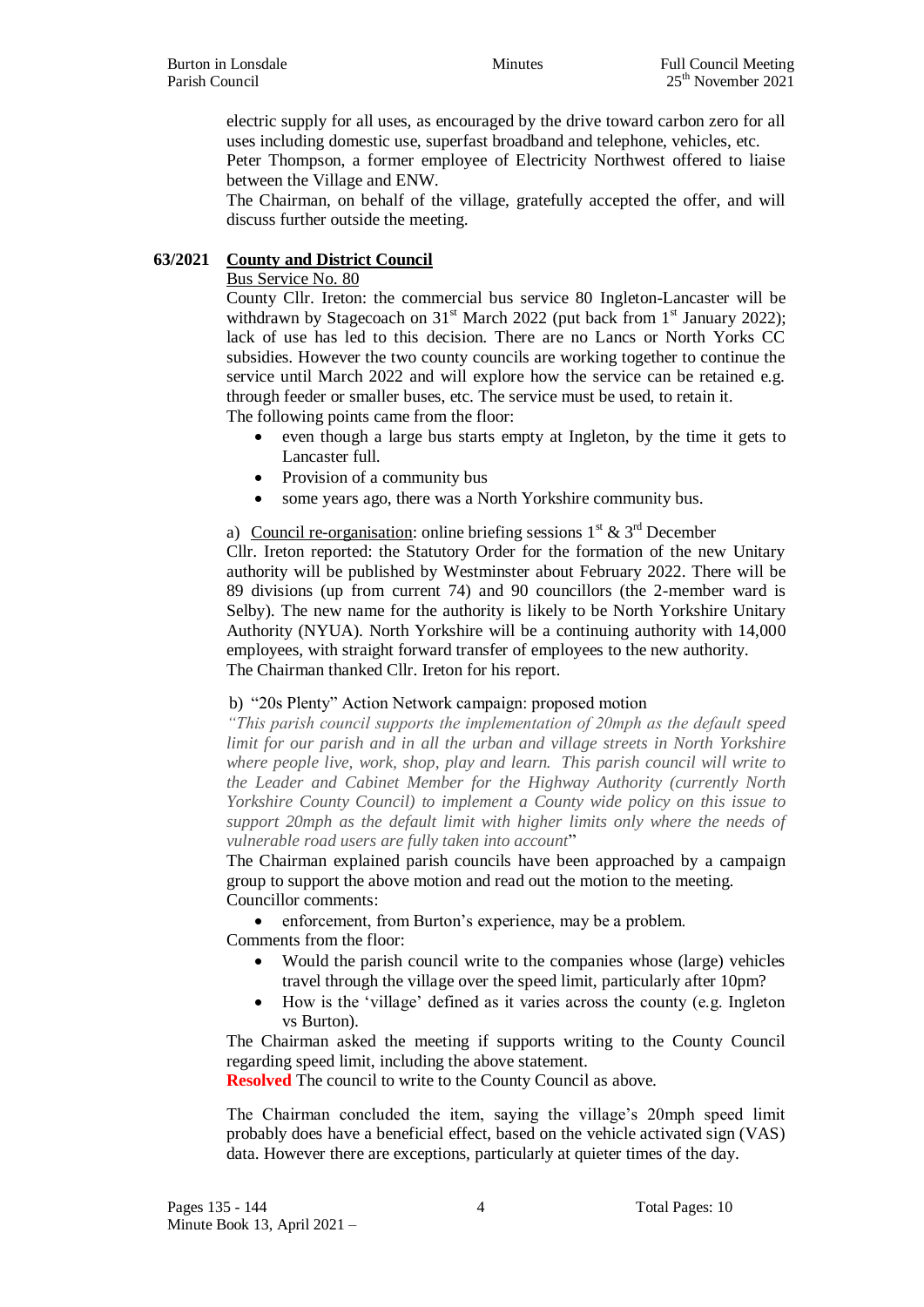c) Parish Council request to NYCC to consider suggestions for measures to help reduce the number of speeding vehicles

The Chairman reported that, at the request of a resident, he visited their home to discuss speeding through the village, following which he wrote to '95 Alive', North Yorks Police about traffic speeds in/though the village; this should have been discussed at a public parish council meeting; the council then should have decided whether or not to do anything, instructing the Clerk as to what that would be. The Chairman now comes to the meeting to inform it about the resident's contact. Fortunately, it is at a site previously approved for the VAS. The VAS was installed; it has recorded vehicle speeds at the location; the data was sent to '95 Alive' and the police. There has been no response. The Chairman apologised for taking action before discussion at a Council meeting.

The Chairman advised that the more people who contact '95 Alive' and the Police about traffic speeds, the better.

#### **Resolved**

To follow up the Chairman's initial approach to '95 Alive' and NY Police

d) Planning Matters

#### Applications:

2021/23447/TCA: 4 Chapel Lane, Burton In Lonsdale – tree work The Clerk explained that tree work permissions are not usually informed to the parish council.

#### Permissions to note:

2021/23251/FUL: Kepp House, Barnoldswick Lane, Burton in Lonsdale

The Clerk informed the meeting of a telephone call (24 November 2021) from North Yorks Highways, apologising, for not responding to this application; it appears it was not consulted in the first instance, although the conditions include highways matters. A site visit may be undertaken when next in the area to confirm the permission is correct, regarding Highways matters.

2021/23269/HH: Tatham House, Low Street: Demolition of existing detached garage followed by erection of single storey workshop, store

- e) Bus Service 80 Ingleton-Lancaster: cessation of Stagecoach bus operator involvement; future provision: see above Minute.
- f) 2022 Local elections: to be administered by Craven District Council as per usual; costs may apply

All the parish councillors are due to stand down in May 2022; if any wish to stand for re-election they can do so. If more than the seven seats are contested, there will be costs to the Parish of about £700-800. Cllr. Ireton further clarified these costs may absorbed into the District Council elections which are held at the same time.

## **64/2021 Application to remove Restrictive Covenant by owners of Harris Garth 8 High Street**

To note: following legal advice the Parish Council has withdrawn its objection to the application to remove the Restrictive Covenant re Harris Garth, 8 High Street, Burton in Lonsdale

The Chair informed councillors that no decision is required of them at this meeting; only to note the above.

#### **65/2021 Village Green**

Statement re Village Green and the 2013 Caution Against First Registration

Pages 135 - 144 5 Total Pages: 10 Minute Book 13, April 2021 –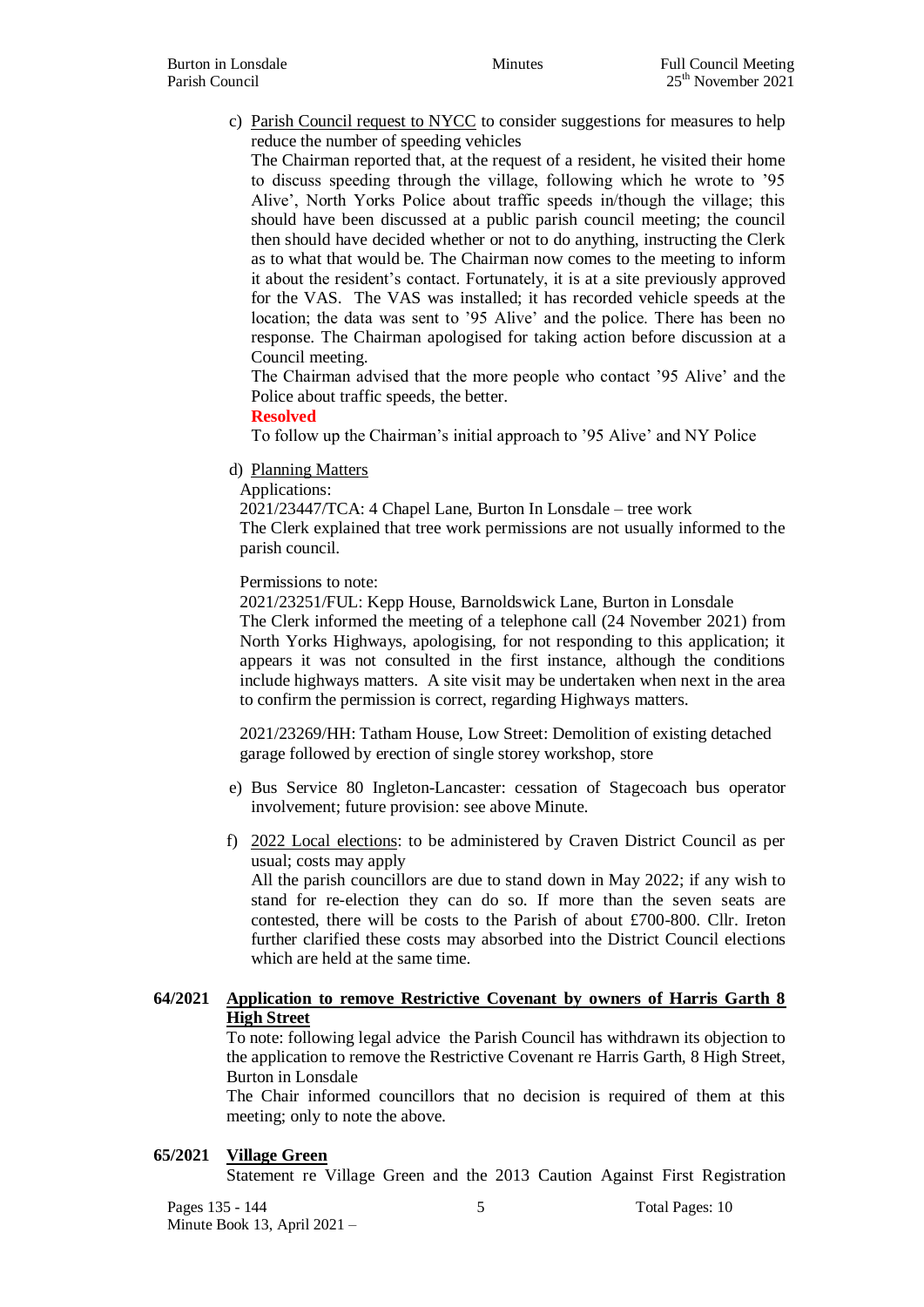referring to the gravelled path adjoining the east side of the Village Green between High Street and the now listed church gate.

A resident's statement was received prior to the meeting; the resident was invited to speak.

Mrs Hornyold-Strickland requested clarity regarding use of the gravelled path along the east side of the Village Green so that residents are able to walk along the path to access the Church through the gate and access the Village Green.

The Chairman stated he always assumed this is the case, owing to the presence of the gateway to the Church, recalling when Galas were held the processions would start on the gravelled path area, proceeding through village to the Recreation Ground (he has a film of the event).

Cllr. Tate: opined it may be an issue with not immediately obvious implications. However, as far as he is concerned there is no issue, as one can walk down the path. The gate in the church wall is at the end of the path. It does get some use as it is the quickest way to the section of the churchyard where ashes are interred.

The Chairman's understanding is that it has been used regularly and would expect it to be used for those purposes.

Mr Gillibrand informed the Council that is an issue and would not elaborate; when he first moved to Burton (late 2015) he knew of the long-standing disputes about the garden and the gravelled path outside Harris Garth and made proposals, which appear not to have been take up; a request was made in 2020 for the Council to lift its Caution Against First registration (see Minute 40/2020, 24 September 2020). The council declined. He sees no alternative but to apply for adverse possession of the area. He does not consider the 'path' term to be correct, as in his opinion it is a driveway for Stone Bower over 150 years. He is sure he can accommodate what people wish to do.

The Chairman thanked Mr Gillibrand for his comments.

Mrs Hornyold-Strickland asked if the path is for the exclusive use of Harris Garth. It is an historical pathway from the Village Green and is access to the churchyard.

Mrs Whitfield cited a c1908-10 photograph showing a coach house adjacent to the Church, access to which was along the gravelled pathway. The church will be putting in an accessible path alongside/inside the church railings in 2022, as the gate is not usable by wheelchair users or prams.

Mrs Hornyold-Strickland repeated her question as to whether the path was to be for the exclusive use of Harris Garth.

Mrs Whitfield did not say it was for the exclusive use of Harris Garth.

Cllr Tate added that undertakers sometimes use the path.

The Chairman thanked everyone for their input; it has the potential for another cause of conflict which people should try to avoid.

Mr Gillibrand was disappointed the matter had not been resolved; the Chairman acknowledged this, saying the council had attempted to work with Mr Gillibrand, however ending unexpectedly in legal action, Mr Gillibrand disagreed. Cllr Tate suggested the meeting move on; the Chairman agreed.

Mr Whitfield raised three points about the Village Green:

- At the church end of the road running diagonally across the Green, the grassed area has broken up, due to vehicles parking on that corner. He suggested the area is made suitable for limited use by vehicles using the church
- At this time of the year the grass is very muddy; a wheelchair user wishing to visit the war memorial is not able to; could an access path be made to the Memorial at the same time as making good the parking area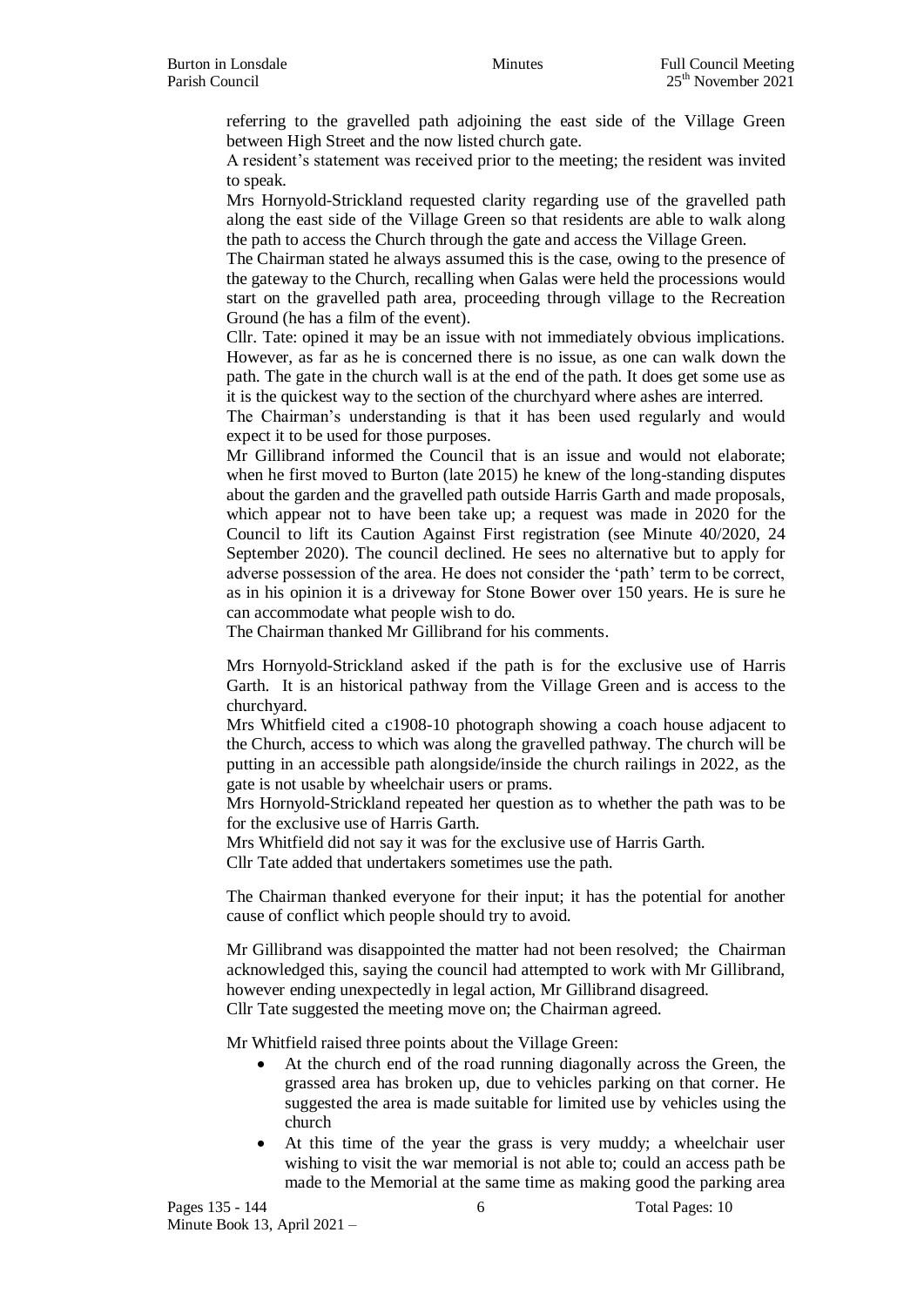in front of the church?

• The Green appears to be a dogs' 'convenience'; there is a lot of dog's fouling present. Dogs are allowed to exercise on the Green, and owners do not clean up after them.

#### **Resolved**

To put on the next meeting's agenda: consideration of improvements to the Village Green.

## **66/2021 Finance Matters**

a) 2022-23 Budget and Precept

i. Finance Committee recommendation: the annual precept for 2022/23 be maintained at £18,000

The Finance Committee reviewed 2021-22 expenditure to date; it is broadly in line with the budget. The Committee also looked at likely expenditure for 2022- 23 and are minded to maintain the precept request at the same level as the current year. This has been clarified as £17,500.

## **Resolved**

To request the annual precept for 2022-23 be £17,500, the same as for 2021-22.

ii. To formally adopt grass cutting in the following areas: the Orchard, the village entrance signs

The Burton Pals with Trowels Group has previously maintained the grassed areas in The Orchard and at the village entrance signs; the volunteer is unable to continue; the group has requested the Parish Council include these areas in its grass cutting schedule. It is unclear the extra time would be added to the contractors' time, nor the cutting frequency; the council's contractor is paid on an hourly basis. It is easy for the council to ask the contractor to include these areas in his scope of work. Previously Pals with Trowels has requested financial support from the Parish Council.

The Chairman proposed the additional areas be adopted, monitoring how much time it takes; Pals with Trowels are requested to work with the Parish Council regarding frequency of grass cuts, letting the council know if they feel it is not done frequently enough.

#### **Resolved**

To adopt the additional areas of the Orchard and the village entrance signs in the grass cutting schedule.

A question from the floor: how often is the closed churchyard cut?

The Chairman explained it is cut occasionally, letting it grow during the flowering season, having been asked specifically to allow wild flowers to develop. Also, part of the year a path is cut between the Chapel Lane gate and the Lych gate. When the grass gets impassable, the whole area is cut; it was not cut at the end of the 2020 season. It is the council's intention to cut the closed churchyard's grass, not to lawn standard, but to encourage wild flowers.

The Chairman summarised: the public would like to see the area cut more frequently; the current policy is to respond to villager's requests to manage the churchyard in order to encourage wild flower growth. Unfortunately, the final cut of the 2021 season has not been done.

b) Bank balances, including receipts since statement date

The Chairman reported the balances held are healthy. The figures have been shared with councillors (see appendix).

The current high balance results from the receipt of COVID related grants; the Chairman personally thanked David Taylor for bringing to his attention the availability of the grants for premises, through his work for the Village Hall. The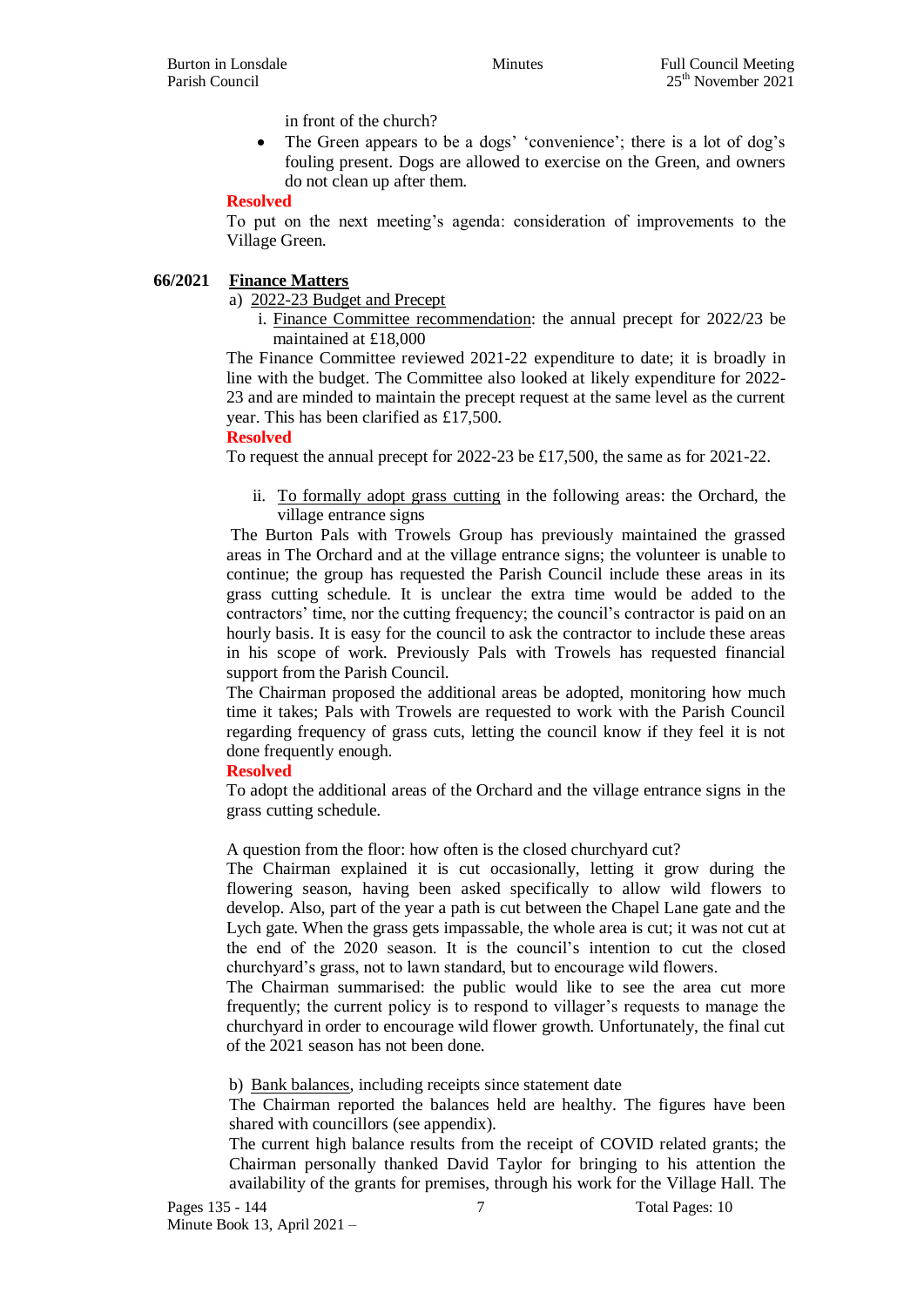money, total is £28,886.00, is in reserves waiting for suitable projects. The remaining balances do not include the likely future cost of the Multi Use Games Area refurbishment which is estimated at about £30,000, of which it would be hoped 75% could be funded through grants available for such a purpose. No formal decision regarding the refurbishment has been taken as yet.

The Village Street Party organisers were invited to consider applying for funding from the general fund.

c) Approval of payments of budgeted and non budgeted items

A list of payments was circulated to councillors prior to this meeting **Resolved**

To pay the following items:

#### chq # **Payments October-November 2021**

| 2566 | H S Gates: refund of donation                          | 5,000.00 |
|------|--------------------------------------------------------|----------|
| D/D  | Octopus Energy re pavilion electricity Oct 2021        | 62.84    |
| 2567 | GB Building and Electrical Contractors Ltd re pavilion | 586.76   |
| 2568 | Crabtree Christmas Trees: tree for village green       | 225.00   |
| 2569 | Roadware Ltd: spare key for litter bin                 | 19.14    |
| 2570 | CommuniCorp: freedom scroll for KTS                    | 148.56   |
| 2571 | M Illsley: maintenance items for Rec Field             | 37.92    |
|      | J Lawson Electrical Ltd: electric work re Bowling Club |          |
| 2572 | House                                                  | 1,377.02 |
| 2573 | E Higton: Xmas tree lights equipment                   | 75.00    |
| 2574 | S Gregory: salary, expenses Nov 2021                   | 196.67   |
| 2575 | C Edmondson: pavilion cleaning Nov 2021                | 30.00    |

#### **7,758.91**

In light of the Finance Committee meeting being cancelled, the financial information was reviewed individually by councillors and fed back to the Chairman; based on the information, it was considered acceptable to propose the same precept as 2021-22.

Mrs Whitfield requested that, in view of the Council's apparent healthy financial position, could the Council consider allocating money for improvement of the Green, the Lych Gate repairs and closed churchyard maintenance.

#### **67/2021 Recreation Field Committee**

a) To note the minutes of the Recreation Field Committee meeting held on 6 October 2021 and to approve recommended actions

The Recreation Committee has made proposals to full council e.g. replacing defibrillator pads, (within the Clerk's authorisation limit of £200).

Drainage works outside the MUGA are being considered in addition to replacing the playing surface; an estimate not yet obtained; the price will depend on whether the council does the work itself with volunteers, or engages a contractor.

The Bowling Club's cabin was flooded in early 2020; this was due to Jingling Gill over-flowing into Bentham Moor Road, and the water finding its way downhill to the Recreation Field. Since then the car park entrance has been raised, at considerable expense, to divert any run off back into the road. The Jingling Gill trash gate at the roadside field gate should be monitored regularly to keep clear of debris.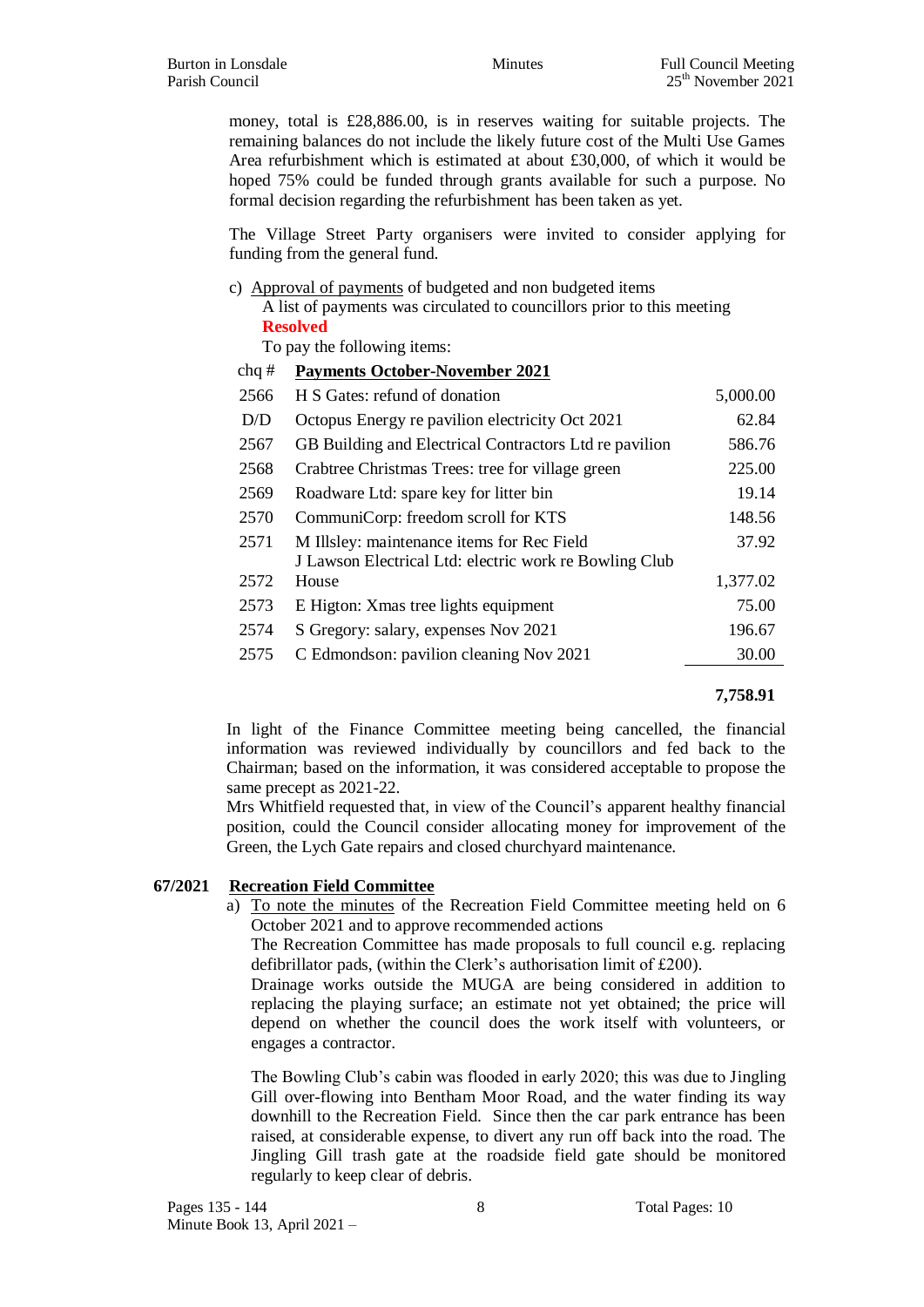The Chair proposes K. Hunter (very experienced drainage contractor) is approached, to give an estimate for the drainage works. A second quote will be sought, at the request of the public.

b) Grounds, Outdoor Equipment and Pavilion: inspection reports; maintenance The annual safety inspection was done in late August; it highlighted a significant list of mostly very minor items; most of the items have been addressed as of this meeting.

Councillor Tate enquired about the Village Hall's defibrillator which is not working; the Clerk confirmed a new battery has been ordered; the company has not yet replied. This will be followed up.

#### **68/2021 Items to be included by Clerk in press release** No report.

# **69/2021 Date, time and venue next monthly Parish Council meeting**

 $27<sup>th</sup>$  January 2022: full Council meeting 24<sup>th</sup> February 2022: Recreation Field Committee  $24<sup>th</sup>$  March 2022: full Council meeting

The meeting ended at 21.37pm

**Signed .................................................... Dated ......................**